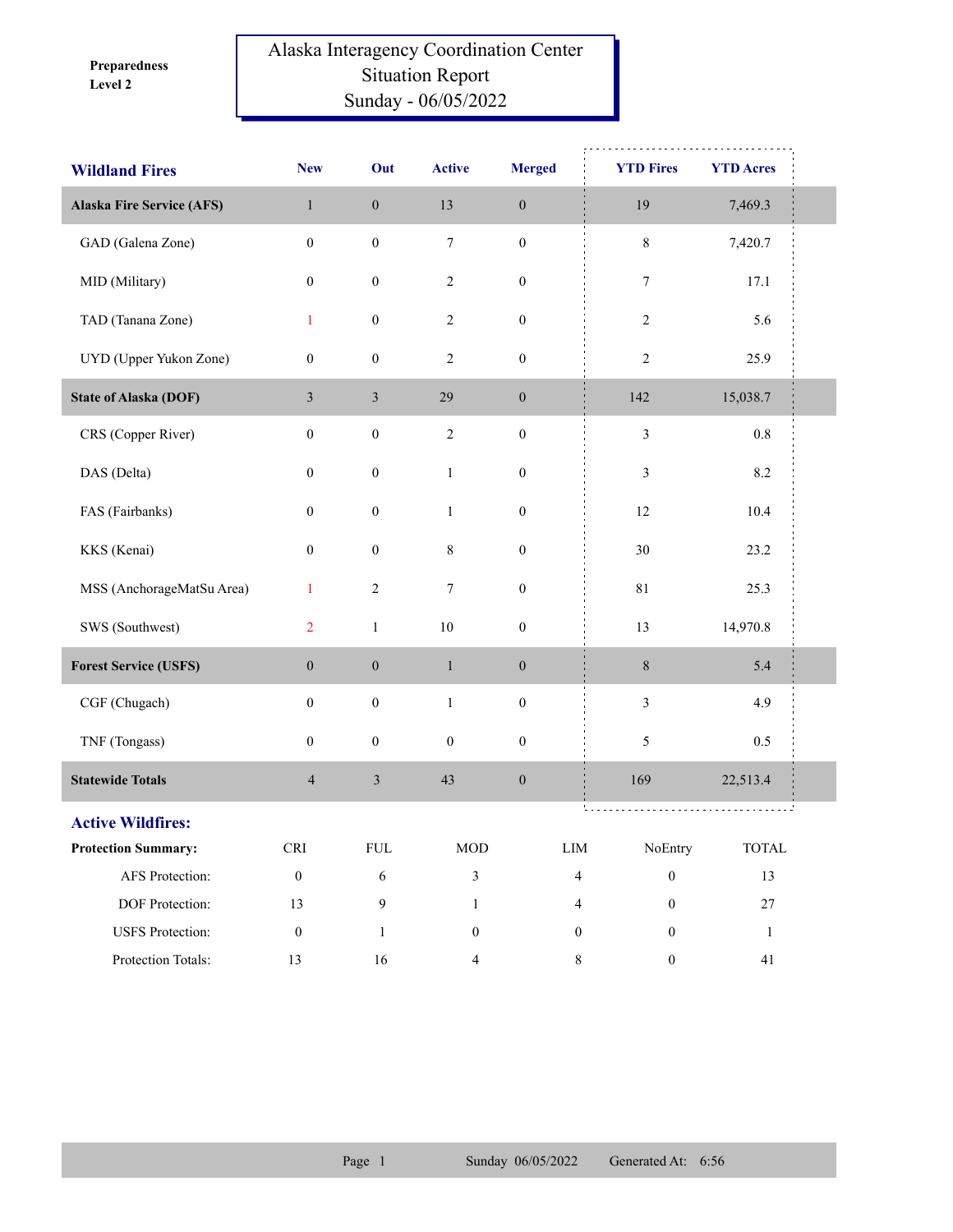## **Active Fires Status Summary**

|                         | Staffed           |                     | Unstaffed       |                     |  |
|-------------------------|-------------------|---------------------|-----------------|---------------------|--|
|                         | Contained $(S/C)$ | Uncontained $(S/U)$ | Contained (U/C) | Uncontained $(U/U)$ |  |
| AFS Protection:         |                   |                     |                 |                     |  |
| <b>DOF</b> Protection:  |                   |                     |                 |                     |  |
| <b>USFS</b> Protection: |                   |                     |                 |                     |  |
| Status Totals:          |                   |                     |                 | 13                  |  |

| <b>Active Fires Acreage Summary</b> |                       |                |  |
|-------------------------------------|-----------------------|----------------|--|
|                                     | Acres                 | Acreage Change |  |
| 4 New                               | 171.1                 |                |  |
| Staffed                             | 7,100.0               | 5,199.6        |  |
| 38 Monitor                          | 15,104.5              | 109.8          |  |
| 3 Out                               | 8.4                   | 0.0            |  |
| 5 Prescribed                        | 49,744.0              | 520.1          |  |
| 51 Fires                            | Total Acres: 72,128.0 |                |  |

## **Prescribed Fires**

|                                 | <b>YTD</b> Fires | <b>YTD</b> Acres | <b>New</b> | Active | Out Yesterday |
|---------------------------------|------------------|------------------|------------|--------|---------------|
| Military                        |                  | 49,688.0         |            |        |               |
| National Park Service           |                  | 0.1              |            |        |               |
| State of Alaska                 | 4                | 599.1            |            |        |               |
| U.S. Forest Service             |                  | 18.0             |            |        |               |
| <b>Fuels Management Totals:</b> |                  | 50,305.2         |            |        |               |

## **Cause Summary For All Fires (Includes Merged Fires But Not Prescribed Fires)**

|        | Unknown: 1       |                 | 4.0 Acres |
|--------|------------------|-----------------|-----------|
|        | Human: 121       | $1,017.1$ Acres |           |
|        | Lightning: 7     | 10,840.0 Acres  |           |
|        | Undetermined: 40 | 10,652.3 Acres  |           |
| Total: | 169              | 22.513.4 Acres  |           |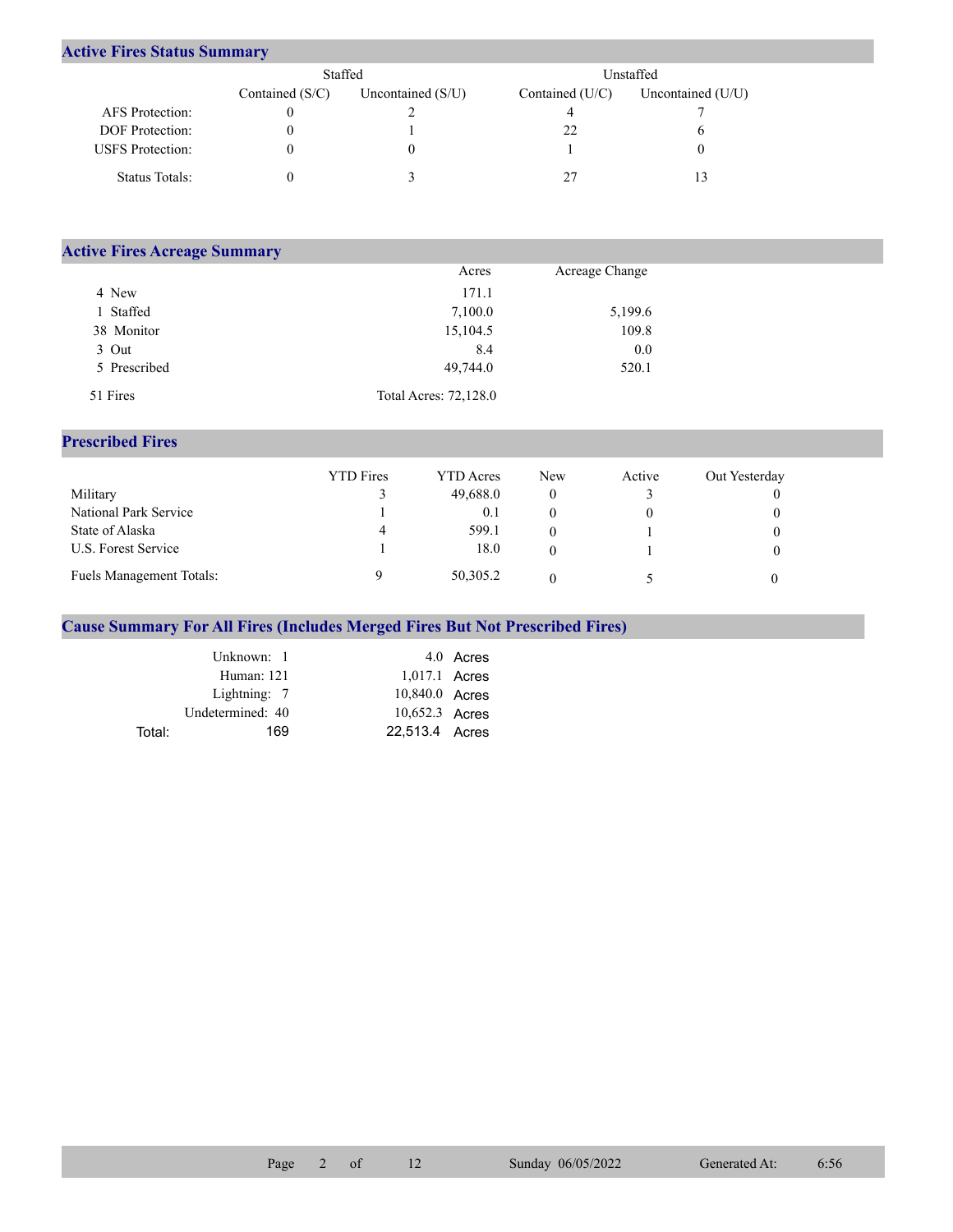| <b>New</b>                                                                                                                                                                                                                                                                                                                  |              | Count: 4                | Acres: 171.1  |                                         |                        |                  |
|-----------------------------------------------------------------------------------------------------------------------------------------------------------------------------------------------------------------------------------------------------------------------------------------------------------------------------|--------------|-------------------------|---------------|-----------------------------------------|------------------------|------------------|
| Daily Report From: 06/04                                                                                                                                                                                                                                                                                                    |              |                         |               |                                         | 15.0 Acreage On 06/04  |                  |
|                                                                                                                                                                                                                                                                                                                             |              | Lat: 62 19.9500         | Status: U/U   | Acres: 15.0                             |                        | Option: Limited  |
| 204183                                                                                                                                                                                                                                                                                                                      |              | Lon: 155 17.9300        |               | Start Date: 06/04                       | Area: SWS              |                  |
|                                                                                                                                                                                                                                                                                                                             | Owner: BLM   |                         | Unit:         | <b>AKADD-Anchorage Field Office</b>     |                        |                  |
| 183                                                                                                                                                                                                                                                                                                                         |              | Name: Tatlawiksuk       |               |                                         | Cause:                 | Undetermined     |
| J-92 reported the fire to be 15 acres, with creeping and torching in black spruce. Mostly wind driven, no structures or values<br>at risk.                                                                                                                                                                                  |              |                         |               |                                         |                        |                  |
| Daily Report From: 06/04                                                                                                                                                                                                                                                                                                    |              |                         |               |                                         | 152.0 Acreage On 06/04 |                  |
| PPJ9                                                                                                                                                                                                                                                                                                                        |              | Lat: $58\,50.5000$      | Status: S/U   | Acres: 152.0                            |                        | Option: Modified |
| 204182                                                                                                                                                                                                                                                                                                                      |              | Lon: 156 17.5800        | Personnel: 12 | Start Date: 06/04                       | Area: SWS              |                  |
| <b>PNPPJP</b>                                                                                                                                                                                                                                                                                                               | Owner: State |                         | Unit:         | <b>AKDNS-AK Dept. Natural Resources</b> |                        |                  |
| 182                                                                                                                                                                                                                                                                                                                         |              | Name: King Salmon Creek |               |                                         | Cause:                 | Undetermined     |
| At 19:25 Forestry received a call via fire line to report a column of smoke in the area near Naknek Lake. Forestry launched<br>T-540 as well as Bird Dog-905 and J-92. Once on scene fire was reported to be 90% active and creeping in the tundra. T-540<br>dropped on the left flank and 12 jumpers deployed to the fire. |              |                         |               |                                         |                        |                  |
|                                                                                                                                                                                                                                                                                                                             |              |                         |               |                                         |                        |                  |
| Daily Report From: 06/04                                                                                                                                                                                                                                                                                                    |              |                         |               |                                         | 4.0 Acreage On 06/04   |                  |
| PPH <sub>9</sub>                                                                                                                                                                                                                                                                                                            |              | Lat: 65 10.5717         | Status: S/U   | Acres: $4.0$                            |                        | Option: Modified |
|                                                                                                                                                                                                                                                                                                                             |              | Lon: $15018.2400$       | Personnel: 8  | Start Date: 06/04                       | Area: TAD              |                  |
| PDPPH9                                                                                                                                                                                                                                                                                                                      | Owner: State |                         | Unit:         | <b>AKDNS-AK Dept. Natural Resources</b> |                        |                  |

A nearby resident reported a column of smoke near Eureka. The fire is in a Modified management option and a full suppression response was ordered. J-90 and Air Attack 0AX responded and deployed 8 smokejumpers. Fireboss 208 and 209 were subsequently ordered to aid in fire suppression. The cause of the fire is undetermined, and tentative demobilization for incident resources is anticipated on 6/7.

Name: **Omega Creek**

**181**

| Daily Report From: 06/04 |                     |               |                            | $0.1$ Acreage On $06/04$ |                  |
|--------------------------|---------------------|---------------|----------------------------|--------------------------|------------------|
|                          | Lat: $6135.9917$    | Status: $U/C$ | Acres: $0.1$               |                          | Option: Critical |
| 201180                   | Lon: $149\,27.7533$ |               | Start Date: 06/04          | Area: MSS                |                  |
|                          | Owner: Private      |               | Unit: <b>AKPRI-Private</b> |                          |                  |
| 180                      | Name: Spruce Roy    |               |                            |                          | Cause: Human     |

Cause: **Unknown**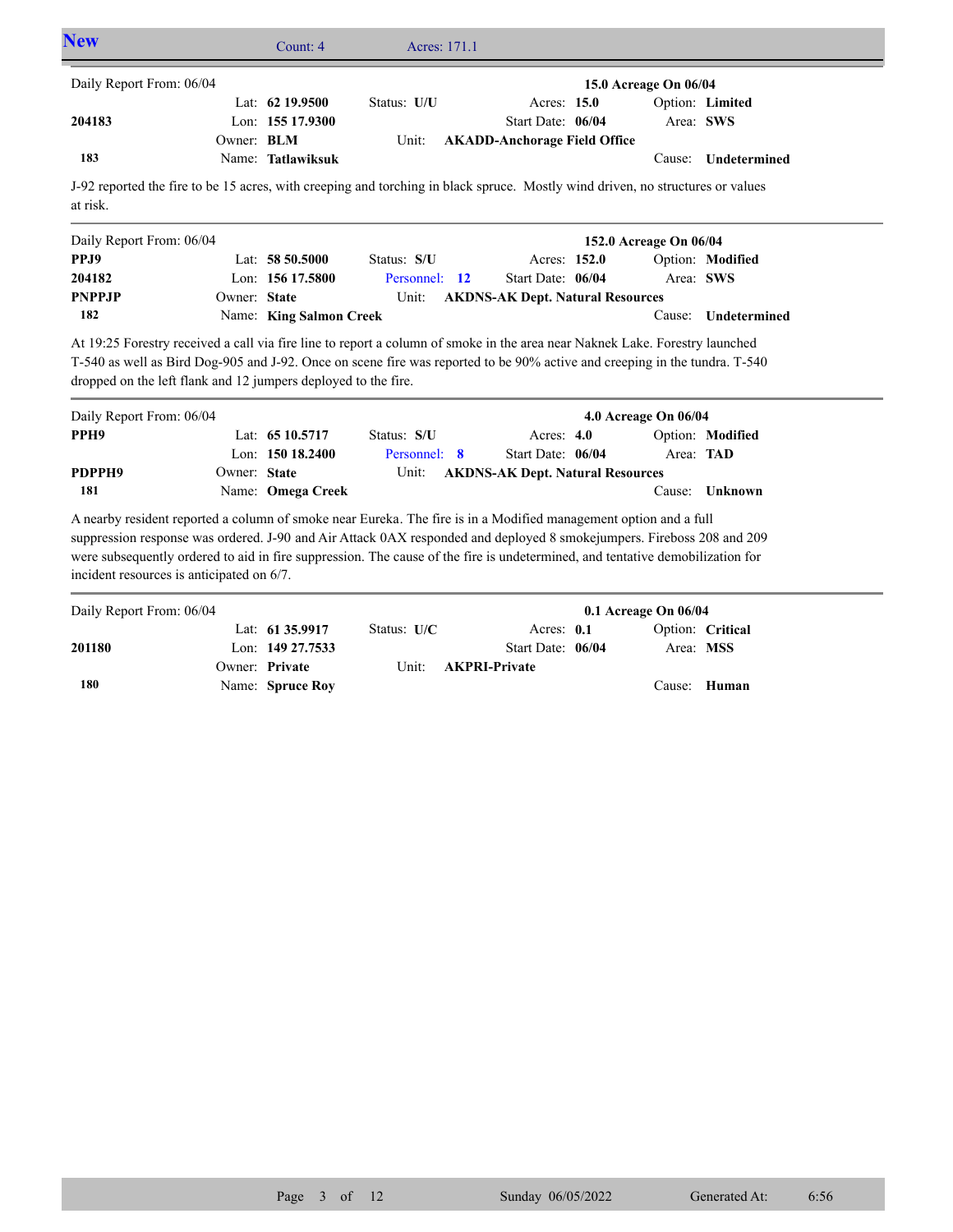| <b>Staffed</b>           | Count: 1           | Acres: 7,100.0                                   |                   |                | Acreage Change: 5,199.6 |                                    |  |
|--------------------------|--------------------|--------------------------------------------------|-------------------|----------------|-------------------------|------------------------------------|--|
| Daily Report From: 06/04 |                    |                                                  |                   |                |                         | 5,199.6 Acreage Change Since 06/03 |  |
| PN6K                     | Lat: $62\,21.9483$ | Status: S/U                                      |                   | Acres: 7,100.0 | Option: Limited         |                                    |  |
|                          | Lon: $16247.9633$  | Personnel: 10                                    | Start Date: 05/31 |                | Area: GAD               |                                    |  |
| <b>PDPN6K</b>            | Owner: USFWS       | Unit: AKYDR-Yukon Delta National Wildlife Refuge |                   |                |                         |                                    |  |
| 160                      | Name: East Fork    |                                                  |                   |                | Cause:                  | Lightning                          |  |

Two more smokejumpers deployed to the fire. IC requested a recon flight tomorrow with 6HJ, stating that owners of the nearby cabins said that current winds are abnormal. A recon is neccessary to further assess the situation.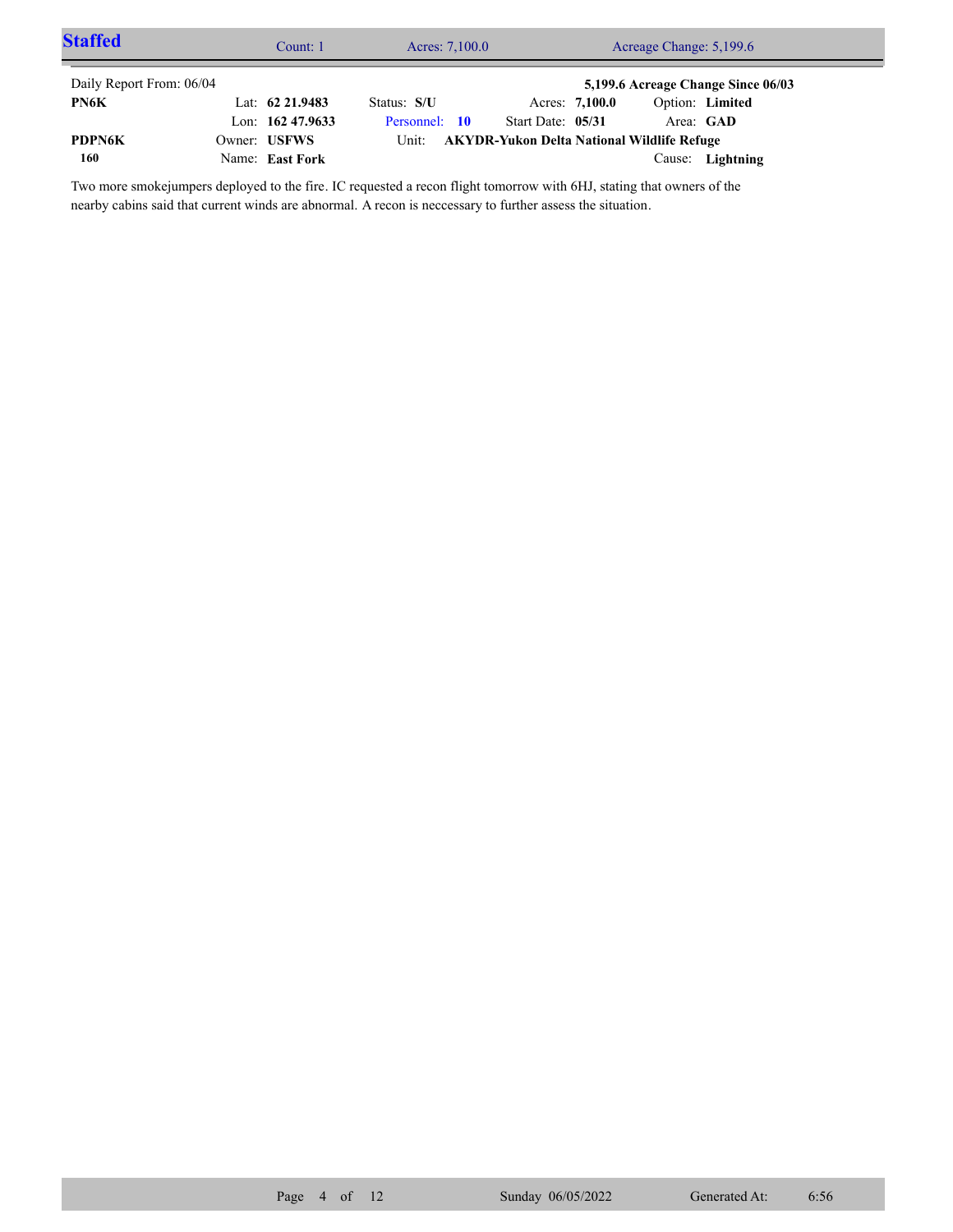| <b>Monitor</b>                                                                                                                                                                                                                  |              | Count: 38                      |             | Acres: 15,104.5                                                                          |              | Acreage Change: 76.9          |                     |
|---------------------------------------------------------------------------------------------------------------------------------------------------------------------------------------------------------------------------------|--------------|--------------------------------|-------------|------------------------------------------------------------------------------------------|--------------|-------------------------------|---------------------|
| These fires are currently in monitor status. Monitoring schedules are based on defined timeframes, but are<br>dependent on available resources, and weather conditions. When monitoring occurs, information will be<br>updated. |              |                                |             |                                                                                          |              |                               |                     |
| Daily Report From: 06/04                                                                                                                                                                                                        |              |                                |             |                                                                                          |              | No Acreage Change Since 06/03 |                     |
| PPF1                                                                                                                                                                                                                            |              | Lat: $64\,42.5167$             | Status: U/C |                                                                                          | Acres: $0.1$ | Option: Full                  |                     |
|                                                                                                                                                                                                                                 |              | Lon: 155 29.5267               |             | Start Date: 06/03                                                                        |              |                               | Area: GAD           |
| PDPPF1                                                                                                                                                                                                                          |              | Owner: ANCSA                   | Unit:       | <b>AKVLN-Dineega Corporation</b>                                                         |              |                               |                     |
| 179                                                                                                                                                                                                                             |              | Name: Ruby Dump                |             |                                                                                          |              |                               | Cause: Human        |
| Demobilized smokejumpers and the fire was turned over to the local VFD.                                                                                                                                                         |              |                                |             |                                                                                          |              |                               |                     |
| Daily Report From: 06/04                                                                                                                                                                                                        |              |                                |             |                                                                                          |              | No Acreage Change Since 06/03 |                     |
| <b>PPF0</b>                                                                                                                                                                                                                     |              | Lat: $59\,45.5383$             | Status: U/C |                                                                                          | Acres: 0.7   |                               | Option: Critical    |
| 203178                                                                                                                                                                                                                          |              | Lon: 151 14.2483               |             | Start Date: 06/03                                                                        |              |                               | Area: KKS           |
| <b>PNPPF0</b>                                                                                                                                                                                                                   |              | Owner: ANCSA                   | Unit:       | <b>AKCIN-Cook Inlet Region, Incorporated</b>                                             |              |                               |                     |
| 178                                                                                                                                                                                                                             |              | Name: Alpine                   |             |                                                                                          |              | Cause:                        | Undetermined        |
|                                                                                                                                                                                                                                 |              |                                |             | DOF engine resources pulled the hose lay, gridded the fire, and found no heat, no smoke. |              |                               |                     |
| Last Report: 06/03                                                                                                                                                                                                              |              |                                |             |                                                                                          |              | 0.1 Acreage On 06/03          |                     |
| PPE4                                                                                                                                                                                                                            |              | Lat: $61\,56.3310$             | Status: U/U |                                                                                          | Acres: 0.1   | Option: Full                  |                     |
|                                                                                                                                                                                                                                 |              | Lon: $16252.4760$              |             | Start Date: 06/03                                                                        |              |                               | Area: GAD           |
| PDPPE4                                                                                                                                                                                                                          |              | Owner: ANCSA                   | Unit:       | <b>AKVLN-Pilot Station, Incorporated</b>                                                 |              |                               |                     |
| 176                                                                                                                                                                                                                             |              | Name: PILOT STATION DUMP       |             |                                                                                          |              |                               | Cause: Human        |
| Daily Report From: 06/04                                                                                                                                                                                                        |              |                                |             |                                                                                          |              | No Acreage Change Since 06/03 |                     |
|                                                                                                                                                                                                                                 |              | Lat: $62\,06.1833$             | Status: U/C |                                                                                          | Acres: $0.5$ |                               | Option: Critical    |
| 214174                                                                                                                                                                                                                          |              | Lon: 145 32.2450               |             | Start Date: 06/03                                                                        |              |                               | Area: CRS           |
|                                                                                                                                                                                                                                 | Owner: State |                                | Unit:       | <b>AKAKS-University of Alaska</b>                                                        |              |                               |                     |
| 174                                                                                                                                                                                                                             |              | Name: Old Dump Road 2          |             |                                                                                          |              |                               | Cause: Human        |
| The fire was checked today. There was no heat or smoke found.                                                                                                                                                                   |              |                                |             |                                                                                          |              |                               |                     |
| Last Report: 06/03                                                                                                                                                                                                              |              |                                |             |                                                                                          |              | 0.2 Acreage On 06/03          |                     |
|                                                                                                                                                                                                                                 |              | Lat: 62 06.1200                | Status: U/C |                                                                                          | Acres: 0.2   |                               | Option: Critical    |
| 214173                                                                                                                                                                                                                          |              | Lon: 145 32.5033               |             | Start Date: 06/03                                                                        |              |                               | Area: CRS           |
|                                                                                                                                                                                                                                 | Owner: State |                                | Unit:       | <b>AKAKS-University of Alaska</b>                                                        |              |                               |                     |
| 173                                                                                                                                                                                                                             |              | Name: Old Dump Road 1          |             |                                                                                          |              |                               | Cause: Human        |
| Last Report: 06/02                                                                                                                                                                                                              |              |                                |             |                                                                                          |              | 10.0 Acreage On 06/02         |                     |
| PN9M                                                                                                                                                                                                                            |              | Lat: 59 05.8400                | Status: U/U |                                                                                          | Acres: 10.0  | Option: Full                  |                     |
| 204172                                                                                                                                                                                                                          |              | Lon: 158 33.2700               |             | Start Date: 06/02                                                                        |              |                               | Area: SWS           |
| <b>PNPN9M</b>                                                                                                                                                                                                                   | Owner: City  |                                | Unit:       | <b>AKAKS-Dillingham, City of</b>                                                         |              |                               |                     |
| 172                                                                                                                                                                                                                             |              | Name: Dillingham Dump          |             |                                                                                          |              |                               | Cause: Undetermined |
|                                                                                                                                                                                                                                 |              |                                |             |                                                                                          |              |                               |                     |
| Last Report: 06/02                                                                                                                                                                                                              |              |                                |             |                                                                                          |              | 0.1 Acreage On 06/02          |                     |
|                                                                                                                                                                                                                                 |              | Lat: $61\,35.8600$             | Status: U/C |                                                                                          | Acres: 0.1   |                               | Option: Critical    |
| 201167                                                                                                                                                                                                                          |              | Lon: 149 25.0100               |             | Start Date: 06/02                                                                        |              |                               | Area: MSS           |
|                                                                                                                                                                                                                                 |              | Owner: Private<br>Name: Peck 2 | Unit:       | <b>AKPRI-Private</b>                                                                     |              |                               |                     |
| 167                                                                                                                                                                                                                             |              |                                |             |                                                                                          |              |                               | Cause: Human        |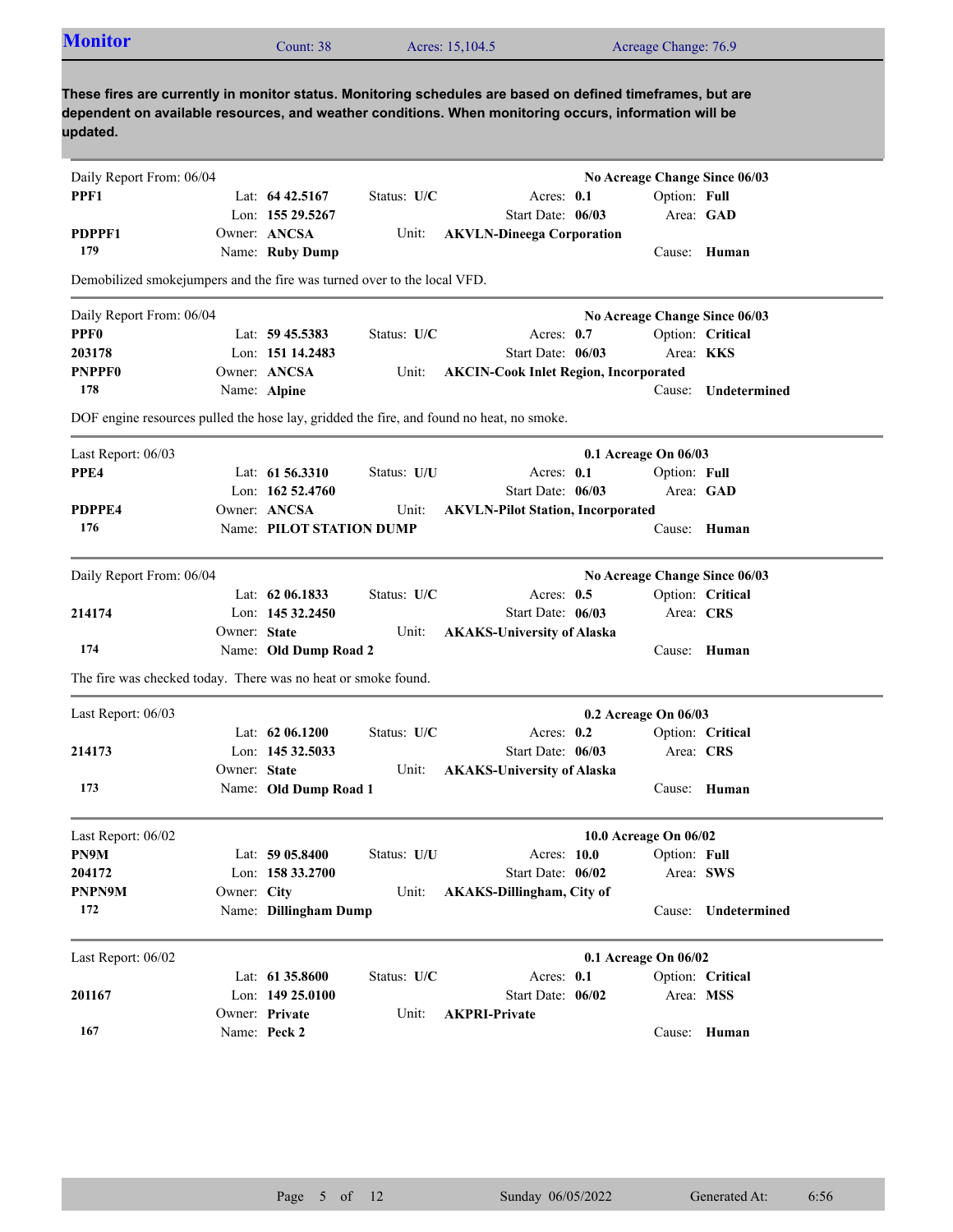| <b>Monitor</b> | Count: 38 | Acres: 15,104.5 | Acreage Change: 76.9 |
|----------------|-----------|-----------------|----------------------|

| Last Report: 06/01 |            |                      |             |                                                   | 2.0 Acreage On 06/01          |              |                     |
|--------------------|------------|----------------------|-------------|---------------------------------------------------|-------------------------------|--------------|---------------------|
|                    |            | Lat: $5907.5150$     | Status: U/U | Acres: 2.0                                        |                               | Option: Full |                     |
| 204166             |            | Lon: $161\,33.5630$  |             | Start Date: 06/01                                 |                               | Area: SWS    |                     |
|                    |            | Owner: ANCSA         | Unit:       | <b>AKVLN-Kiutsarak, Incorporated</b>              |                               |              |                     |
| 166                |            | Name: Mumtrak Hill   |             |                                                   |                               |              | Cause: Undetermined |
| Last Report: 06/01 |            |                      |             |                                                   | 1.0 Acreage On 06/01          |              |                     |
| <b>PN78</b>        |            | Lat: $63\,57.0767$   | Status: U/U | Acres: 1.0                                        |                               |              | Option: Limited     |
|                    |            | Lon: 146 17.6400     |             | Start Date: 06/01                                 |                               | Area: MID    |                     |
| PDPN78             | Owner: DOD |                      | Unit:       | <b>AKFWQ-Fort Wainwright, Donnelly TA</b>         |                               |              |                     |
| 164                |            | Name: Oklahoma 3     |             |                                                   |                               |              | Cause: Human        |
| Last Report: 06/02 |            |                      |             |                                                   | No Acreage Change Since 06/01 |              |                     |
| PN8E               |            | Lat: $6205.7900$     | Status: U/C | Acres: 2.9                                        |                               | Option: Full |                     |
| 201163             |            | Lon: 151 30.5800     |             | Start Date: 06/01                                 |                               | Area: MSS    |                     |
| <b>PNPN85</b>      |            | Owner: Private       | Unit:       | <b>AKPRI-Private</b>                              |                               |              |                     |
| 163                |            | Name: Johnson Creek  |             |                                                   |                               |              | Cause: Human        |
| Last Report: 05/31 |            |                      |             |                                                   | 0.5 Acreage On 05/31          |              |                     |
| PN6X               |            | Lat: $63\,56.9772$   | Status: U/U | Acres: $0.5$                                      |                               |              | Option: Limited     |
|                    |            | Lon: 146 17.3880     |             | Start Date: 05/31                                 |                               | Area: MID    |                     |
| PDPN6X             | Owner: DOD |                      | Unit:       | <b>AKFWQ-Fort Wainwright, Donnelly TA</b>         |                               |              |                     |
| 161                |            | Name: Oklahoma 2     |             |                                                   |                               | Cause:       | Human               |
| Last Report: 06/01 |            |                      |             |                                                   | No Acreage Change Since 05/31 |              |                     |
| PN5C               |            | Lat: 62 49.3776      | Status: U/C | Acres: 41.0                                       |                               | Option: Full |                     |
|                    |            | Lon: $16318.0480$    |             | Start Date: 05/30                                 |                               |              | Area: GAD           |
| PDPN5C             |            | Owner: USFWS         | Unit:       | <b>AKYDR-Yukon Delta National Wildlife Refuge</b> |                               |              |                     |
| 158                |            | Name: Pastolik River |             |                                                   |                               |              | Cause: Lightning    |
| Last Report: 06/01 |            |                      |             |                                                   | No Acreage Change Since 05/31 |              |                     |
| PN5B               |            | Lat: $6301.6776$     | Status: U/C | Acres: 234.0                                      |                               | Option: Full |                     |
|                    |            | Lon: $16303.6660$    |             | Start Date: 05/30                                 |                               |              | Area: GAD           |
| PDPN5B             |            | Owner: ANCSA         | Unit:       | <b>AKVLN-Kotlik Yupik Corporation</b>             |                               |              |                     |
| 157                |            | Name: Hogback Hill   |             |                                                   |                               |              | Cause: Lightning    |
| Last Report: 05/30 |            |                      |             |                                                   | 0.1 Acreage On 05/30          |              |                     |
|                    |            | Lat: 61 37.2517      | Status: U/C | Acres: 0.1                                        |                               |              | Option: Critical    |
| 201153             |            | Lon: 149 23.3217     |             | Start Date: 05/30                                 |                               | Area: MSS    |                     |
|                    |            | Owner: Private       | Unit:       | <b>AKPRI-Private</b>                              |                               |              |                     |
| 153                |            | Name: Kings River    |             |                                                   |                               |              | Cause: Undetermined |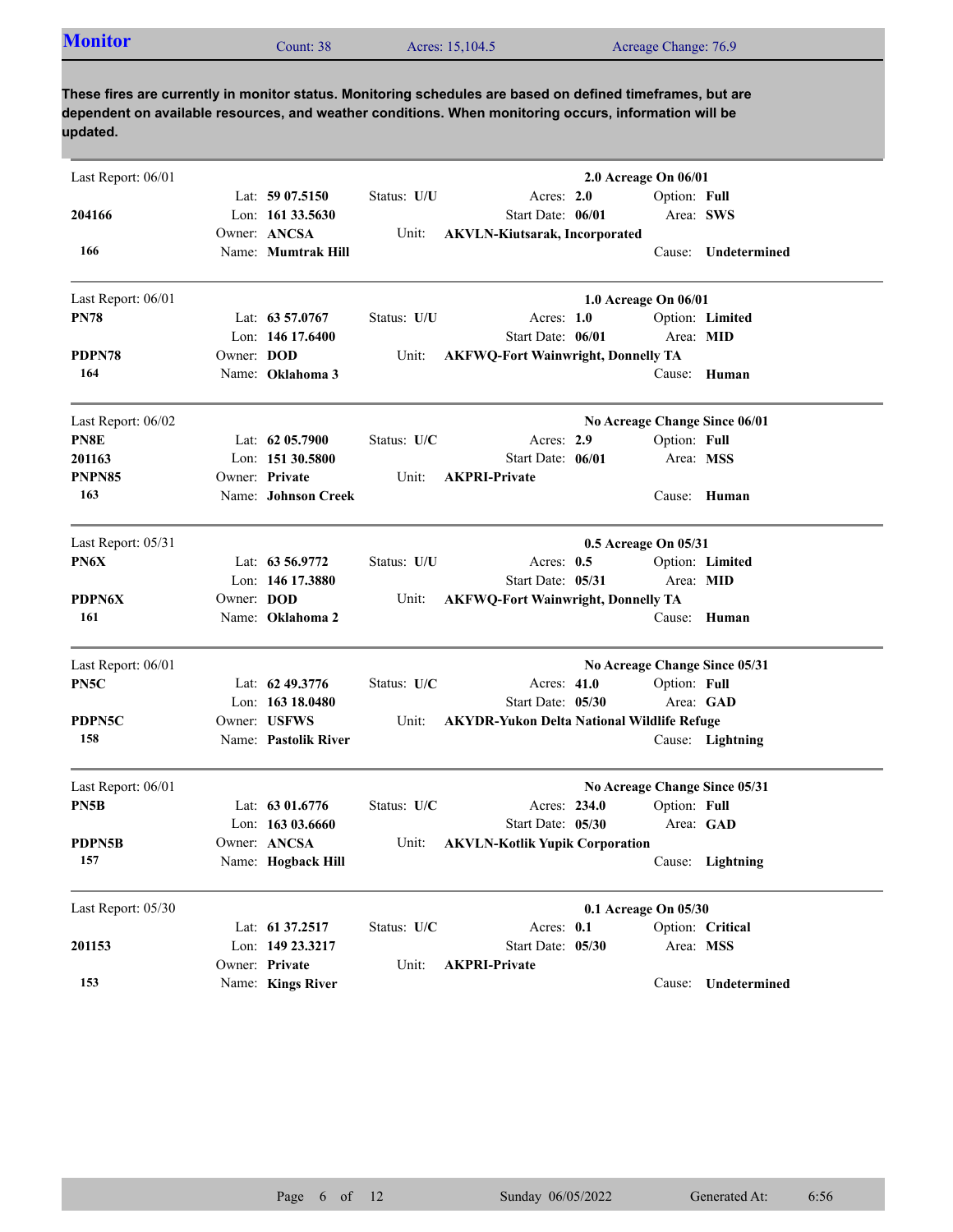| <b>Monitor</b> | Count: $381$ | Acres: 15,104.5 | Acreage Change: 76.9 |
|----------------|--------------|-----------------|----------------------|
|                |              |                 |                      |

| Daily Report From: 06/04 |            |                     |             |                                                |                |           | No Acreage Change Since 06/03 |
|--------------------------|------------|---------------------|-------------|------------------------------------------------|----------------|-----------|-------------------------------|
| PN4F                     |            | Lat: $5813.1467$    | Status: U/U |                                                | Acres: 3,439.0 |           | Option: Limited               |
| 204151                   |            | Lon: 155 57.9733    |             | Start Date: 05/29                              |                | Area: SWS |                               |
| <b>PNPN4F</b>            | Owner: NPS |                     | Unit:       | <b>AKKAP-Katmai National Park and Preserve</b> |                |           |                               |
| 151                      |            | Name: Contact Creek |             |                                                |                |           | Cause: Lightning              |

Forestry personnel flew the fire today. The fire is creeping, backing, and running on the southwest side. The fire is backing into the wind while holding on Granit Creek; fire continues to bump into surounding geographical barriers along the west side. Natural barriers such as hills and creeks continue to hold the fire along the north and south side. The fire has made its way across Contact Creek in one location on the northeast side.

| Last Report: 06/02 |              |                     |               |                                         |                      | No Acreage Change Since 05/30 |
|--------------------|--------------|---------------------|---------------|-----------------------------------------|----------------------|-------------------------------|
| PN3C               |              | Lat: $6511.9280$    | Status: U/C   | Acres: $1.6$                            | Option: Full         |                               |
| 231148             |              | Lon: $15202.1180$   |               | Start Date: 05/29                       | Area: TAD            |                               |
| PDPN3C             |              | Owner: Private      | Unit:         | <b>AKPRI-Private</b>                    |                      |                               |
| 148                |              | Name: White Alice   |               |                                         |                      | Cause: Human                  |
| Last Report: 05/27 |              |                     |               |                                         | 0.1 Acreage On 05/27 |                               |
| PN1T               |              | Lat: $62\,55.2318$  | Status: U/U   | Acres: 0.1                              | Option: Full         |                               |
| 231143             |              | Lon: 160 05.4060    |               | Start Date: 05/27                       |                      | Area: GAD                     |
| PDPN1T             |              | Owner: ANCSA        | Unit:         | <b>AKVLN-Hee-yea-Lindge Corporation</b> |                      |                               |
| 143                |              | Name: Grayling Dump |               |                                         |                      | Cause: Human                  |
| Last Report: 05/31 |              |                     |               |                                         |                      | No Acreage Change Since 05/27 |
|                    |              | Lat: $64\,47.5233$  | Status: $U/C$ | Acres: $0.1$                            |                      | Option: Critical              |
| 211140             |              | Lon: 147 24.5467    |               | Start Date: 05/27                       | Area: FAS            |                               |
|                    | Owner: State |                     | Unit:         | <b>AKDNS-AK Dept. Natural Resources</b> |                      |                               |
| 140                |              | Name: Marigold      |               |                                         | Cause:               | Undetermined                  |
| Last Report: 05/26 |              |                     |               |                                         | 5.0 Acreage On 05/26 |                               |
| PNY6               |              | Lat: 60 53.6667     | Status: U/C   | Acres: $5.0$                            | Option: Full         |                               |
| 204139             |              | Lon: 162 31.6667    |               | Start Date: 05/26                       | Area: SWS            |                               |
| PNPNY6             |              | Owner: ANCSA        | Unit:         | <b>AKVLN-Kasigluk, Incorporated</b>     |                      |                               |
| 139                |              | Name: Kasigluk      |               |                                         | Cause:               | Undetermined                  |
| Last Report: 05/31 |              |                     |               |                                         |                      | No Acreage Change Since 05/28 |
| PNV1               |              | Lat: 59 50.9383     | Status: U/C   | Acres: 13.3                             |                      | Option: Critical              |
| 203134             |              | Lon: 150 58.3750    |               | Start Date: 05/25                       | Area: <b>KKS</b>     |                               |
| PNPNV1             | Owner: State |                     | Unit:         | <b>AKDNS-AK Dept. Natural Resources</b> |                      |                               |
| 134                |              | Name: Caribou       |               |                                         | Cause:               | Undetermined                  |
| Last Report: 05/23 |              |                     |               |                                         |                      | No Acreage Change Since 05/22 |
|                    |              | Lat: 61 05.1517     | Status: U/C   | Acres: 0.8                              |                      | Option: Critical              |
| 201131             |              | Lon: 149 46.1883    |               | Start Date: 05/22                       | Area: MSS            |                               |
|                    |              | Owner: Private      | Unit:         | <b>AKPRI-Private</b>                    |                      |                               |
| 131                |              | Name: Zircon        |               |                                         |                      | Cause: Human                  |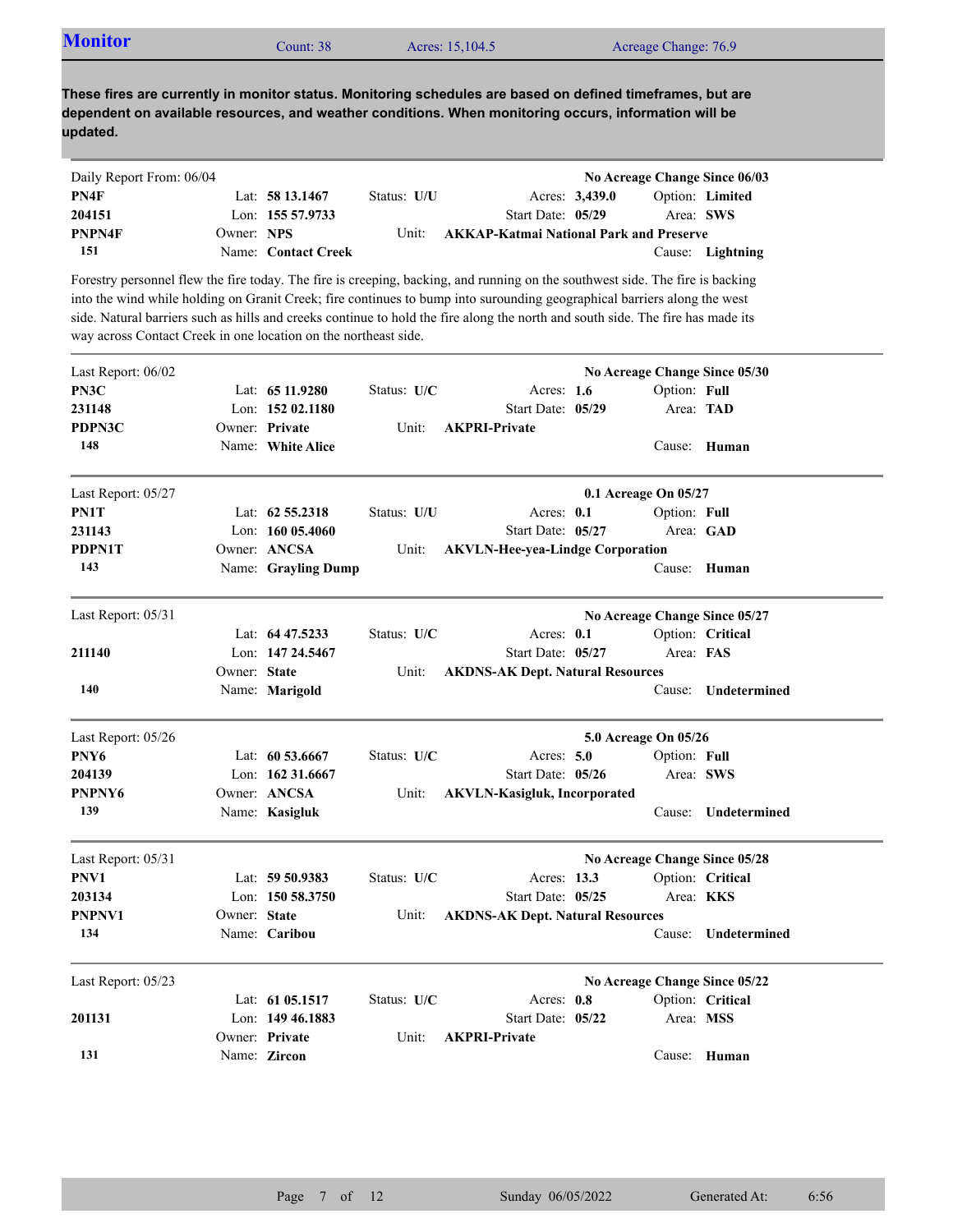| <b>Monitor</b><br>Acres: 15,104.5<br>Count: 38 | Acreage Change: 76.9 |
|------------------------------------------------|----------------------|
|------------------------------------------------|----------------------|

| Last Report: 05/22<br>PNC3 |              | Lat: $64\,55.7600$<br>Lon: 161 11.3517                   | Status: U/U          | Acres: 40.8<br>Start Date: 05/21                             | No Acreage Change Since 05/21<br>Area: GAD | Option: Modified  |
|----------------------------|--------------|----------------------------------------------------------|----------------------|--------------------------------------------------------------|--------------------------------------------|-------------------|
| PDPNC3<br>121              |              | Owner: ANCSA<br>Name: Koyuk Dump                         | Unit:                | <b>AKVLN-Koyuk Native Corporation</b>                        |                                            | Cause: Human      |
| Last Report: 05/21         |              |                                                          |                      |                                                              | No Acreage Change Since 05/20              |                   |
| 203113                     |              | Lat: $59\,31.5960$<br>Lon: 151 26.3920<br>Owner: Private | Status: U/C<br>Unit: | Acres: $0.1$<br>Start Date: 05/20<br><b>AKPRI-Private</b>    | Option: Full<br>Area: KKS                  |                   |
| 113                        |              | Name: Sadie Cove                                         |                      |                                                              |                                            | Cause: Human      |
| Last Report: 05/20         |              |                                                          |                      |                                                              | 0.1 Acreage On 05/20                       |                   |
|                            |              | Lat: 63 53.7350                                          | Status: U/C          | Acres: $0.1$                                                 |                                            | Option: Limited   |
| 212111                     | Owner: State | Lon: $14508.1200$                                        | Unit:                | Start Date: 05/20<br><b>AKDNS-AK Dept. Natural Resources</b> | Area: DAS                                  |                   |
| 111                        |              | Name: Barley Way                                         |                      |                                                              | Cause:                                     | Undetermined      |
| Last Report: 05/20         |              |                                                          |                      |                                                              | 0.1 Acreage On 05/20                       |                   |
| PM9B                       |              | Lat: 65 05.8410                                          | Status: U/U          | Acres: $0.1$                                                 |                                            | Option: Limited   |
|                            |              | Lon: 141 38.3700                                         |                      | Start Date: 05/20                                            | Area: UYD                                  |                   |
| PDPM9B<br>109              | Owner: NPS   | Name: Trout Creek                                        | Unit:                | <b>AKYCP-Yukon-Charley Rivers National Preserve</b>          |                                            | Cause: Lightning  |
|                            |              |                                                          |                      |                                                              |                                            |                   |
| Last Report: 05/23         |              |                                                          |                      |                                                              | 25.7 Acreage Change Since 05/20            |                   |
| PM9D                       |              | Lat: 65 01.5850                                          | Status: U/U          | Acres: 25.8                                                  |                                            | Option: Modified  |
|                            |              | Lon: 141 14.8017                                         |                      | Start Date: 05/20                                            | Area: UYD                                  |                   |
| PDPM9D<br>108              |              | Owner: ANCSA<br>Name: Windfall Mountain                  | Unit:                | <b>AKDYN-Doyon, Limited</b>                                  |                                            | Cause: Lightning  |
| Last Report: 05/19         |              |                                                          |                      |                                                              | No Acreage Change Since 05/18              |                   |
| PM7S                       |              | Lat: $59\,48.9260$                                       | Status: U/C          | Acres: $1.5$                                                 |                                            | Option: Critical  |
| 203101                     |              | Lon: $15105.4650$                                        |                      | Start Date: 05/18                                            | Area: <b>KKS</b>                           |                   |
| <b>PNPM7S</b>              |              | Owner: Private                                           | Unit:                | <b>AKPRI-Private</b>                                         |                                            |                   |
| 101                        |              | Name: Olia Court                                         |                      |                                                              |                                            | Cause: Human      |
| Last Report: 05/18         |              |                                                          |                      |                                                              | No Acreage Change Since 05/17              |                   |
|                            |              | Lat: 60 31.9040                                          | Status: U/C          | Acres: 0.1                                                   |                                            | Option: Critical  |
| 203099                     |              | Lon: 150 47.9930                                         |                      | Start Date: 05/17                                            | Area: KKS                                  |                   |
| 099                        | Name: Adele  | Owner: Private                                           | Unit:                | <b>AKPRI-Private</b>                                         |                                            | Cause: Human      |
| Last Report: 05/20         |              |                                                          |                      |                                                              | No Acreage Change Since 05/19              |                   |
| PM5M                       |              | Lat: 58 36.4200                                          | Status: U/C          | Acres: 24.3                                                  |                                            | Option: Unplanned |
| 204096                     |              | Lon: 159 57.9600                                         |                      | Start Date: 05/17                                            | Area: SWS                                  |                   |
| PNPM5M                     | Owner: State |                                                          | Unit:                | <b>AKDNS-AK Dept. Natural Resources</b>                      |                                            |                   |
| 096                        |              | Name: Walrus Islands                                     |                      |                                                              | Cause:                                     | Undetermined      |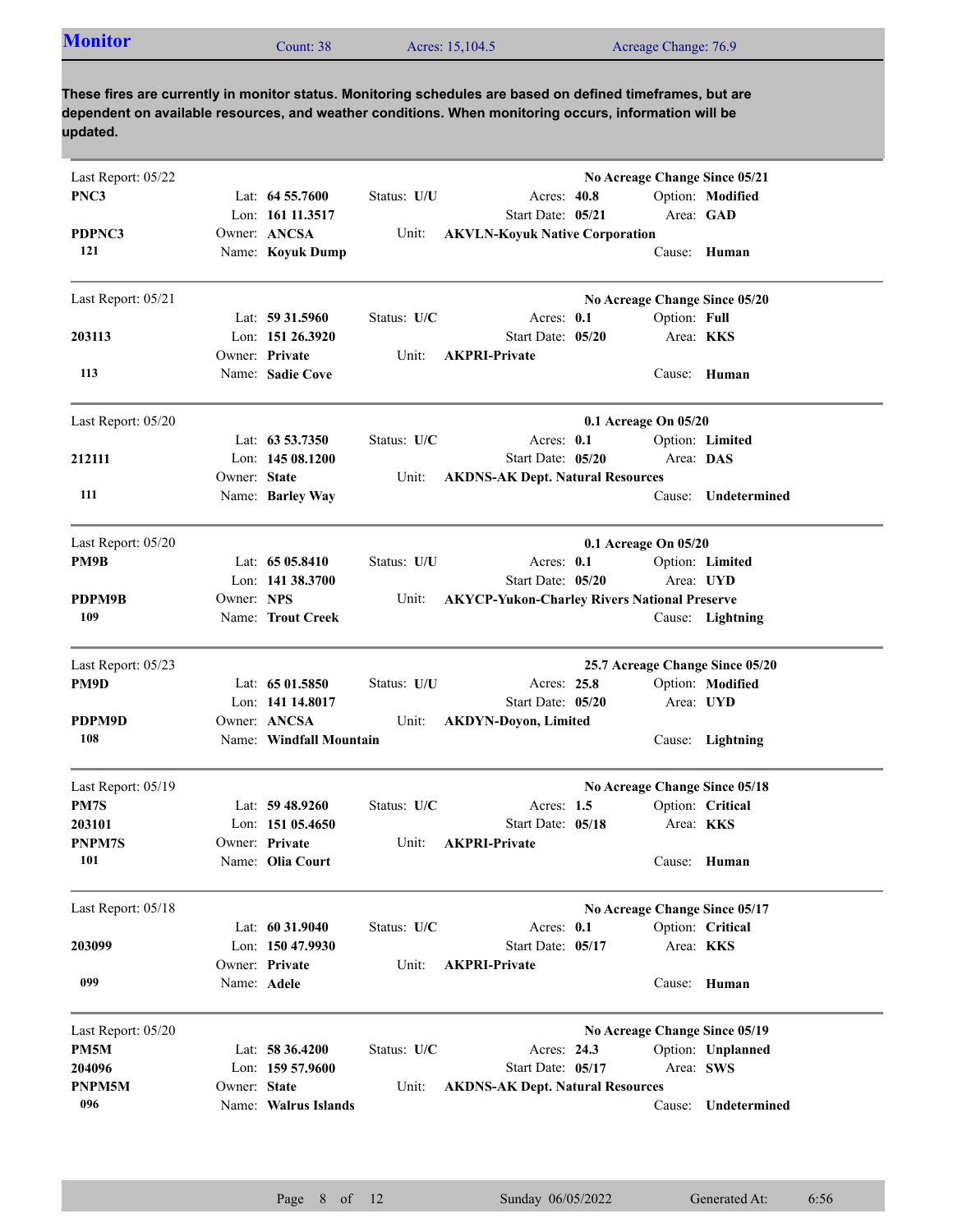| Acreage Change: 76.9<br>Acres: 15,104.5<br>Count: 38 | <b>Monitor</b> |  |  |  |  |
|------------------------------------------------------|----------------|--|--|--|--|
|------------------------------------------------------|----------------|--|--|--|--|

| Last Report: 05/19       |                   |                                   |             |                                          | No Acreage Change Since 05/18  |                  |                     |
|--------------------------|-------------------|-----------------------------------|-------------|------------------------------------------|--------------------------------|------------------|---------------------|
|                          |                   | Lat: $62\,23.1017$                | Status: U/C | Acres: 2.0                               |                                | Option: Full     |                     |
| 201095                   |                   | Lon: 149 47.9617                  |             | Start Date: 05/17                        |                                | Area: MSS        |                     |
|                          |                   | Owner: Private                    | Unit:       | <b>AKPRI-Private</b>                     |                                |                  |                     |
| 095                      |                   | Name: N. Fork Talkeetna           |             |                                          |                                |                  | Cause: Undetermined |
| Last Report: 05/16       |                   |                                   |             |                                          | 29.2 Acreage On 05/16          |                  |                     |
| <b>PM38</b>              |                   | Lat: $59\,42.6226$                | Status: U/C | Acres: 29.2                              |                                | Option: Full     |                     |
| 204090                   |                   | Lon: 161 53.2962                  |             | Start Date: 05/16                        |                                | Area: SWS        |                     |
| PNPM38                   |                   | Owner: ANCSA                      | Unit:       | <b>AKVLN-Qanirtuuq, Incorporated</b>     |                                |                  |                     |
| 090                      |                   | Name: Arolik                      |             |                                          |                                | Cause:           | Undetermined        |
| Last Report: 05/15       |                   |                                   |             |                                          | 0.5 Acreage On 05/15           |                  |                     |
| PM2L                     |                   | Lat: 57 50.7233                   | Status: U/C | Acres: $0.5$                             |                                | Option: Full     |                     |
| 203084                   |                   | Lon: 152 37.9833                  |             | Start Date: 05/15                        |                                | Area: <b>KKS</b> |                     |
| PNPM2L                   |                   | Owner: ANCSA                      | Unit:       | <b>AKVLN-Ouzinkie Native Corporation</b> |                                |                  |                     |
| 084                      |                   | Name: Antone Larsen               |             |                                          |                                |                  | Cause: Human        |
| Last Report: 05/12       |                   |                                   |             |                                          | 0.2 Acreage On 05/12           |                  |                     |
|                          |                   | Lat: $60\,27.8230$                | Status: U/C | Acres: $0.2$                             |                                |                  | Option: Critical    |
| 203079                   |                   | Lon: 151 10.3720                  |             | Start Date: 05/12                        |                                | Area: KKS        |                     |
|                          | Owner: State      |                                   | Unit:       | <b>AKDNS-AK Dept. Natural Resources</b>  |                                |                  |                     |
| 079                      |                   | Name: Wendy Lane                  |             |                                          |                                | Cause:           | Human               |
| Daily Report From: 06/04 |                   |                                   |             |                                          | No Acreage Change Since 05/18  |                  |                     |
|                          |                   | Lat: 51 57.2683                   | Status: U/U | Acres: 919.6                             |                                |                  | Option: Unplanned   |
| 204078                   |                   | Lon: $17638.7183$                 |             | Start Date: 05/08                        |                                | Area: SWS        |                     |
|                          | Owner: <b>DOD</b> |                                   | Unit:       | <b>AKNVQ-U.S. Navy</b>                   |                                |                  |                     |
| 078                      | Name: Adak        |                                   |             |                                          |                                | Cause:           | Human               |
| Last Report: 05/29       |                   |                                   |             |                                          | No Acreage Change Since 05/12  |                  |                     |
| PMS1                     |                   | Lat: $6143.9700$                  | Status: U/C | Acres: $0.1$                             |                                | Option: Full     |                     |
| 201077                   |                   | Lon: $14901.7300$                 |             | Start Date: 05/12                        |                                | Area: MSS        |                     |
| PNPMS1                   | Owner: State      |                                   | Unit:       | <b>AKDNS-AK Dept. Natural Resources</b>  |                                |                  |                     |
| 077                      |                   | Name: Buffalo Mine Coal Seam 2022 |             |                                          |                                |                  | Cause: Lightning    |
| Last Report: 05/12       |                   |                                   |             |                                          | 2.0 Acreage Change Since 05/11 |                  |                     |
|                          |                   | Lat: $57\,42.9640$                | Status: U/C | Acres: $4.0$                             |                                |                  | Option: Critical    |
| 203071                   |                   | Lon: 152 36.0270                  |             | Start Date: 05/11                        |                                | Area: KKS        |                     |
|                          |                   | Owner: County                     | Unit:       | <b>AKAKS-Kodiak Island Borough</b>       |                                |                  |                     |
| 071                      |                   | Name: Bell Flats                  |             |                                          |                                |                  | Cause: Human        |
| Last Report: 05/11       |                   |                                   |             |                                          | No Acreage Change Since 05/10  |                  |                     |
| PL8P                     |                   | Lat: 60 29.5458                   | Status: U/C | Acres: 0.5                               |                                | Option: Full     |                     |
| 232057                   |                   | Lon: 149 59.2440                  |             | Start Date: 05/08                        |                                | Area: CGF        |                     |
| P0PL8P                   | Owner: USFS       |                                   | Unit:       | <b>AKCGF-Chugach National Forest</b>     |                                |                  |                     |
| 057                      |                   | Name: West Juneau                 |             |                                          |                                |                  | Cause: Human        |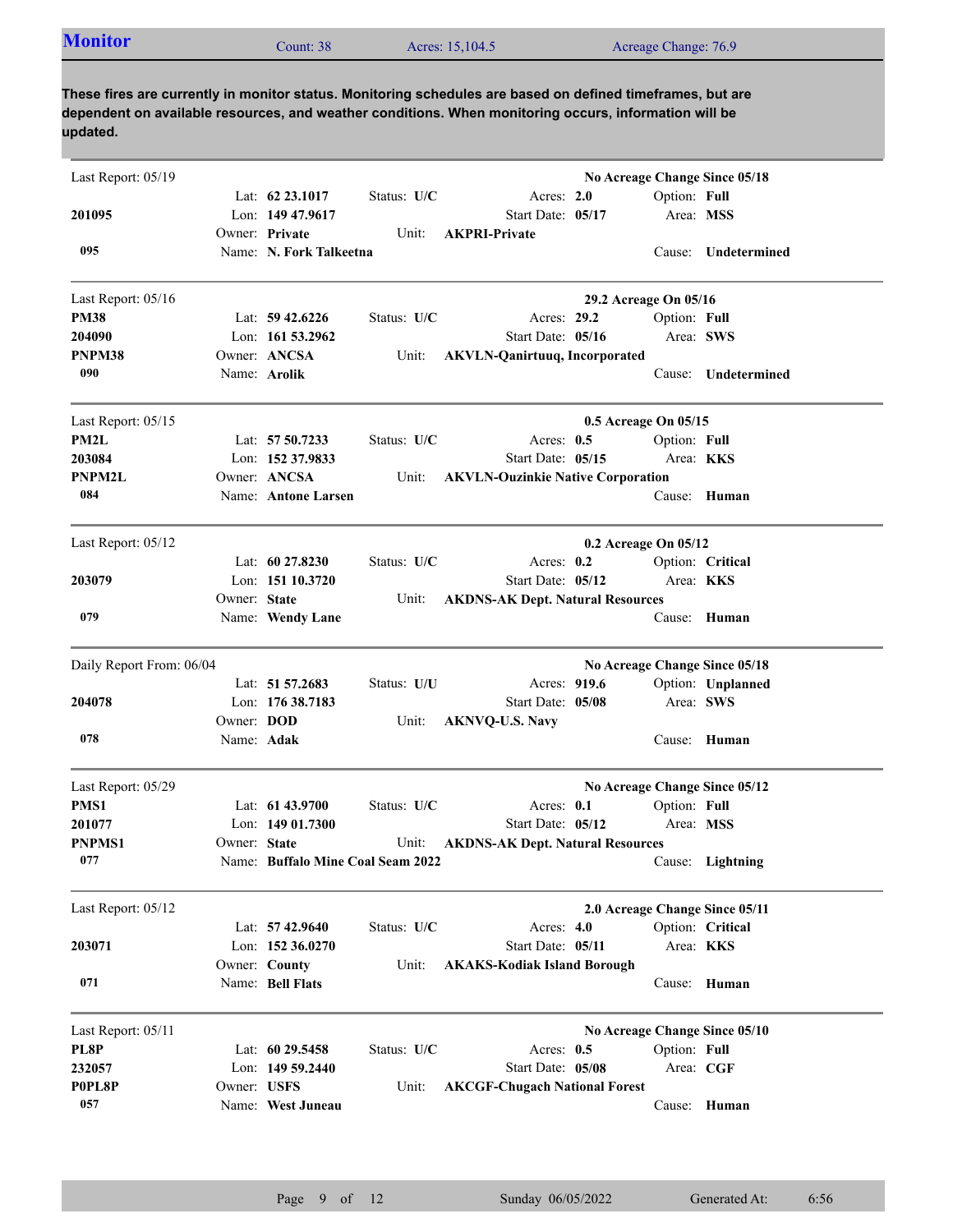| <b>Monitor</b> | Count: 38 | Acres: 15,104.5 | Acreage Change: 76.9 |
|----------------|-----------|-----------------|----------------------|
|----------------|-----------|-----------------|----------------------|

| Last Report: 05/23 |                       |             |                                            |                 |           | No Acreage Change Since 04/26 |
|--------------------|-----------------------|-------------|--------------------------------------------|-----------------|-----------|-------------------------------|
| PKS1               | Lat: $60\,32.1500$    | Status: U/U |                                            | Acres: 10,302.5 |           | Option: Limited               |
| 204012             | Lon: $160\,54.7500$   |             | Start Date: $04/16$                        |                 | Area: SWS |                               |
| <b>PNPKS1</b>      | Owner: USFWS          | Unit:       | AKYDR-Yukon Delta National Wildlife Refuge |                 |           |                               |
| 012                | Name: <b>Kwethluk</b> |             |                                            |                 | Cause:    | Undetermined                  |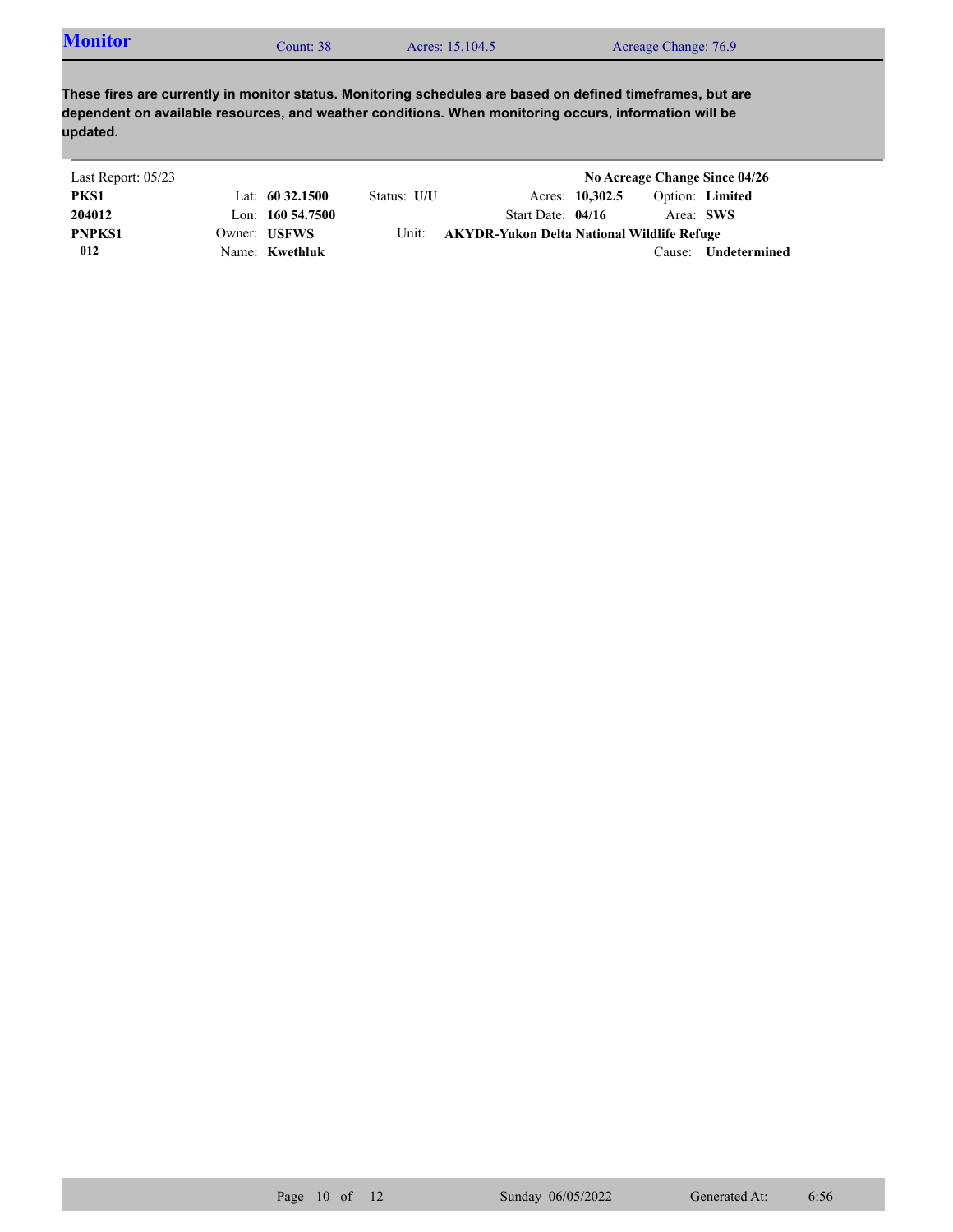| Out                                                         |  | Count: 3            | Acres: 8.4        |  |                            | Acreage Change: 0.0 |                               |                     |  |
|-------------------------------------------------------------|--|---------------------|-------------------|--|----------------------------|---------------------|-------------------------------|---------------------|--|
| Daily Report From: 06/04<br>No Acreage Change Since 05/28   |  |                     |                   |  |                            |                     |                               |                     |  |
|                                                             |  | Lat: $62\,57.4030$  | Status: Out 06/04 |  | Acres: 0.1                 |                     |                               | Option: Critical    |  |
| 204146                                                      |  | Lon: 155 35.9190    |                   |  | Start Date: 05/28          |                     |                               | Area: SWS           |  |
|                                                             |  | Owner: ANCSA        | Unit:             |  | <b>AKVLN-MTNT, Limited</b> |                     |                               |                     |  |
| 146                                                         |  | Name: Chinana Ave   |                   |  |                            |                     | Cause:                        | Human               |  |
| On 5/28 at 1906 the fire was declared administratively out. |  |                     |                   |  |                            |                     |                               |                     |  |
| Daily Report From: 06/04                                    |  |                     |                   |  |                            |                     | No Acreage Change Since 05/29 |                     |  |
| PNB <sub>5</sub>                                            |  | Lat: $61\,42.1467$  | Status: Out 06/04 |  | Acres: $5.1$               |                     |                               | Option: Critical    |  |
| 201116                                                      |  | Lon: $14900.9550$   |                   |  | Start Date: 05/21          |                     |                               | Area: MSS           |  |
| PNPNB <sub>5</sub>                                          |  | Owner: Private      | Unit:             |  | <b>AKPRI-Private</b>       |                     |                               |                     |  |
| 116                                                         |  | Name: All Elks Road |                   |  |                            |                     | Cause:                        | Undetermined        |  |
| Forestry checked the fire and called it out.                |  |                     |                   |  |                            |                     |                               |                     |  |
| Daily Report From: 06/04                                    |  |                     |                   |  |                            |                     | No Acreage Change Since 05/27 |                     |  |
|                                                             |  | Lat: $6200.4200$    | Status: Out 06/04 |  | Acres: $3.2$               |                     |                               | Option: Critical    |  |
| 201110                                                      |  | Lon: $14957.8800$   |                   |  | Start Date: 05/20          |                     |                               | Area: MSS           |  |
|                                                             |  | Owner: Private      | Unit:             |  | <b>AKPRI-Private</b>       |                     |                               |                     |  |
| 110                                                         |  | Name: Caswell Lakes |                   |  |                            |                     | Cause:                        | <b>Undetermined</b> |  |
|                                                             |  |                     |                   |  |                            |                     |                               |                     |  |

The fire was checked today, no heat or smoke found. The fire is called out.